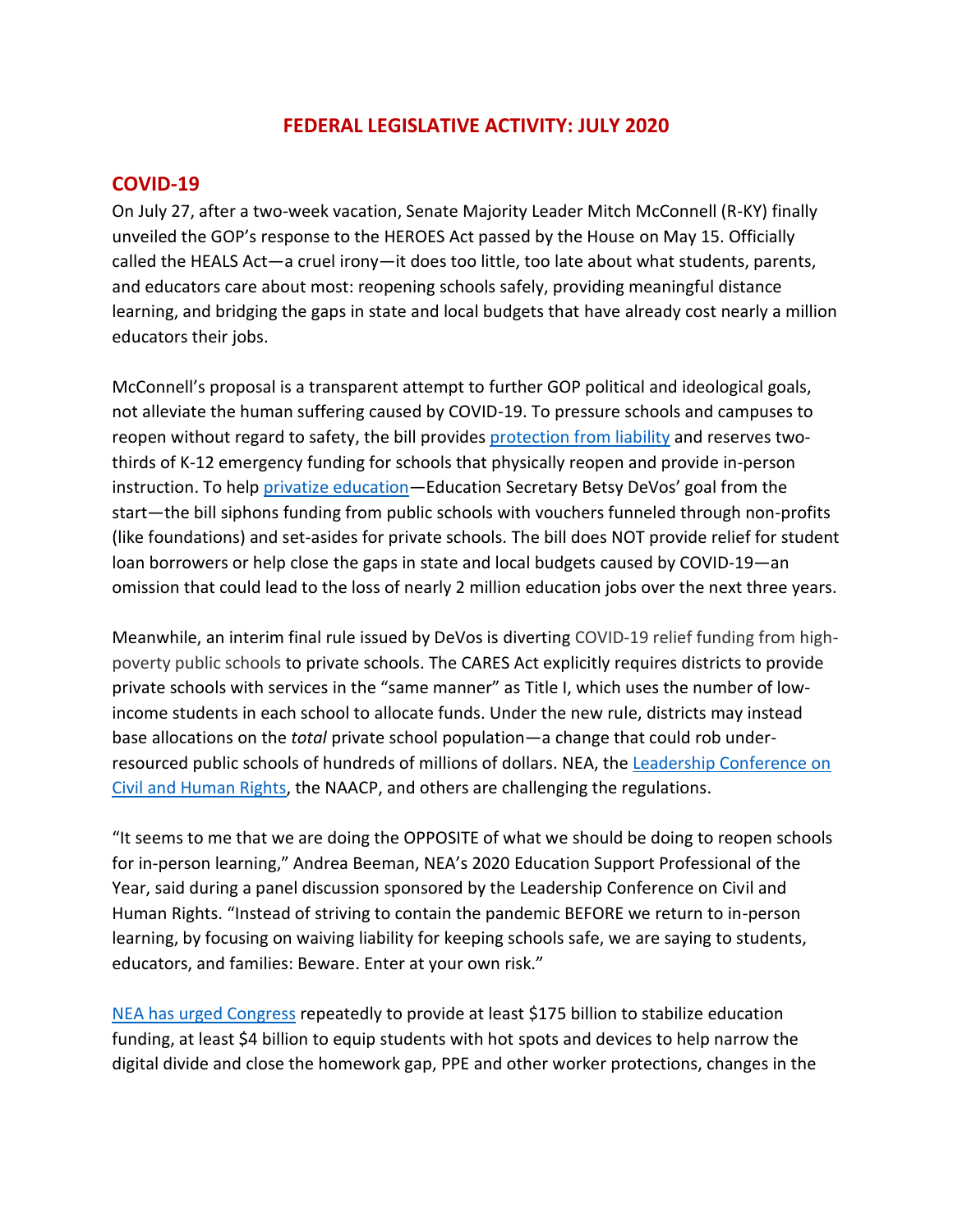Supplemental Nutrition Assistance Program (SNAP) to ensure children do not go hungry, relief for student loan borrowers, and more.

Over the last month, we continued to build support for our positions through advocacy with partners and allies:

- A July 2 [letter](https://educationvotes.nea.org/wp-content/uploads/2020/07/Coalition-letter-in-support-of-Heroes-Act-Election-Provisions.pdf) led by the Leadership Conference on Civil and Human Rights urged senators to support the election provisions of the HEROES Act. "This critical legislation provides \$3.6 billion and voting rights guardrails that are necessary to help state and local governments adequately prepare for the November 2020 elections... In too many states during the primary season, long lines, poll closures, poll worker shortages and insufficient training, broken machines, and surges in absentee ballot requests that went unfulfilled left many voters—particularly voters of color—unable to safely exercise their fundamental right to vote."
- **E** A July 7 [joint statement](http://www.nea.org/home/76362.htm) by NEA, the National PTA, and others said we need to reopen schools in "the safest way possible, not the most politically expedient way." The group called for a comprehensive plan that includes proven approaches to containing the coronavirus like PPE and social distancing.
- A July 14 [letter](https://educationvotes.nea.org/wp-content/uploads/2020/07/LCCR-Final-ORP-Letter-7.14.20.pdf) to House Oversight and Reform Committee leaders, signed by the Civil Rights Corps, Leadership Conference on Civil and Human Rights, and 77 organizations including NEA, expressed "opposition to Operation Relentless Pursuit (ORP), a program that encourages the criminalization and over-policing of Black and Brown communities while doing nothing to increase public safety… We also request that Congress adopt report language in Fiscal Year 2021 appropriations legislation prohibiting the use of any Department of Justice (DOJ) funds for Operation Relentless Pursuit in the future."
- A July 20 [letter](https://educationvotes.nea.org/wp-content/uploads/2020/07/Sign-On-Letter-to-Senate-on-Principles-for-COVID-19-Legislation-7.20.20.pdf) to senators, led by the Leadership Conference on Civil and Human Rights and signed by nearly 100 organizations including NEA, urged "strong, comprehensive action this month to address the health and economic consequences of the once-again growing COVID-19 crisis… Now is not the time for incremental half-measures or trade-offs. The Senate has a moral obligation to ensure that all Americans have the resources they need to withstand this crisis, and to provide additional resources to the people and communities that have borne the brunt of the pandemic's impact."
- A July 20 [letter](https://educationvotes.nea.org/wp-content/uploads/2020/07/Final-Waiver-Letter-7-21.pdf) to the U.S. Department of Agriculture, signed by more than 60 organizations including NEA, asked the department to use its waiver authority to make policy changes for the upcoming school year to ensure that children do not go hungry. "School districts are still establishing what 'school' will look like next year, but many students will not be 'at school' five days a week, with access to school breakfast and lunch each day. Instead, schools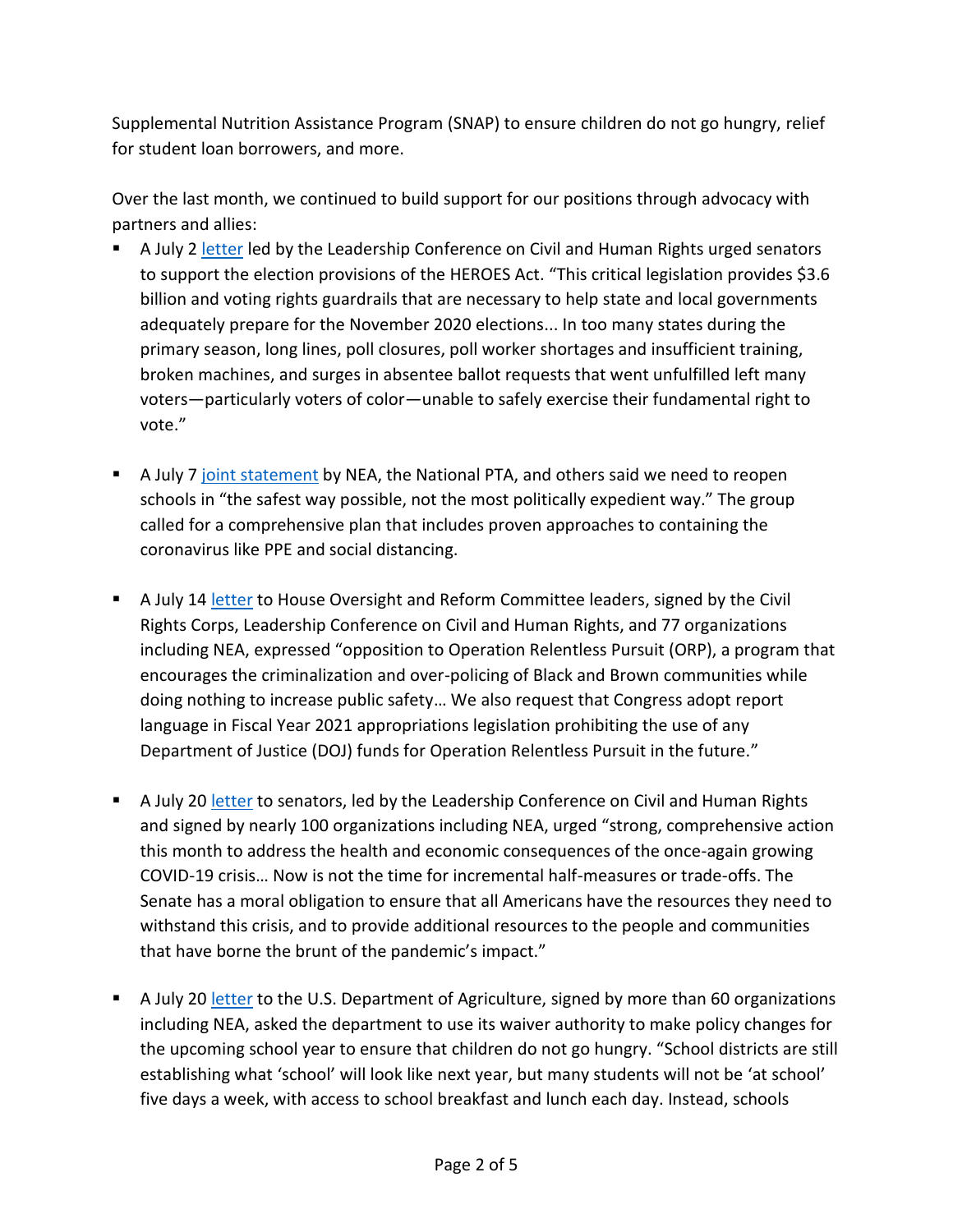across the country are making plans to implement staggered schedules, remote learning, or some combination of the two. This means that communities will need the flexibility to provide meals to children at school, to send meals home with children when they are not at school, and to provide meals at community sites closer to children's homes."

- A July 22 [letter](https://educationvotes.nea.org/wp-content/uploads/2020/07/Homework-Gap-Coalition-letter-to-Congress-7.22.20.pdf) to House and Senate leadership, signed by 50 education and related national associations including NEA, urged Congress to act quickly and include the Emergency Educational Connections Act of 2020 (S. 3690) in the next COVID package to help narrow the digital divide and close the homework gap. "Our nation cannot afford to ignore the fact that between 15 and 16 million students—many of whom hail from rural areas or from lowincome families—do not have access to technology they need to learn from home during this coronavirus pandemic," they wrote.
- **■** A July 28 [letter](https://educationvotes.nea.org/wp-content/uploads/2020/07/Response-Letter-to-Safely-Back-to-School-and-Back-to-Work-Act.pdf) to the leaders of the Senate and its Health, Education, Labor, and Pensions (HELP) Committee, signed by 56 organizations including NEA, stressed the need to "provide real relief for student borrowers and work to strengthen borrower protections, not roll them back" as the GOP is proposing to do.
- A July 28 [letter](https://educationvotes.nea.org/wp-content/uploads/2020/07/COVID-19-4.0-National-Sign-On-Letter-CHN-July-2020.pdf) to senators and representatives, signed by 86 organizations including NEA, called for the enactment of "new pandemic relief legislation that can effectively reduce the harsh scope of the health and economic crisis engulfing our nation… The Senate's failure to act so far is placing millions of Americans at risk of sickness, hunger, and homelessness."

NEA also submitted comments for the record for several hearings, including the:

- House Committee on Education and Labor, Higher Education and Workforce Investment Subcommittee's July 7 hearing, A [Major Test: Examining the Impact of COVID-19 on the](https://educationvotes.nea.org/wp-content/uploads/2020/07/Ed-and-Labor-Subcomm-hrg-Covid-impact-on-future-higher-ed-070620.pdf)  [Future of Higher Education](https://educationvotes.nea.org/wp-content/uploads/2020/07/Ed-and-Labor-Subcomm-hrg-Covid-impact-on-future-higher-ed-070620.pdf)
- **E** House Ways and Means Committee, Social Security Subcommittee's July 17 hearing, The [Impact of Covid-19 on Social Security and Its Beneficiaries](https://educationvotes.nea.org/wp-content/uploads/2020/07/Social-Security-hrg-071720.pdf)
- Senate Committee on Rules and Administration's July 22 hearing, 2020 General Election **[Preparations](https://educationvotes.nea.org/wp-content/uploads/2020/07/Sen.-Rules-and-Admin-Comm-Hrg-on-Elections-072020.pdf)**
- House Education and Labor Committee; Early Childhood, Elementary, and Secondary Education Subcommittee's July 23 hearing, [Underfunded and Unprepared: Examining How](https://educationvotes.nea.org/wp-content/uploads/2020/07/Reopening-Schools-E-hrg-072320.pdf)  [to Overcome Obstacles to Safely Reopen Public Schools](https://educationvotes.nea.org/wp-content/uploads/2020/07/Reopening-Schools-E-hrg-072320.pdf)
- Senate Committee on Indian Affairs' July 29 hearing, Preparing to Head Back to Class: [Addressing How to Safely Reopen Bureau of Indian Affairs Schools](https://educationvotes.nea.org/wp-content/uploads/2020/07/Reopening-Schools-Indian-hrg-072920.pdf)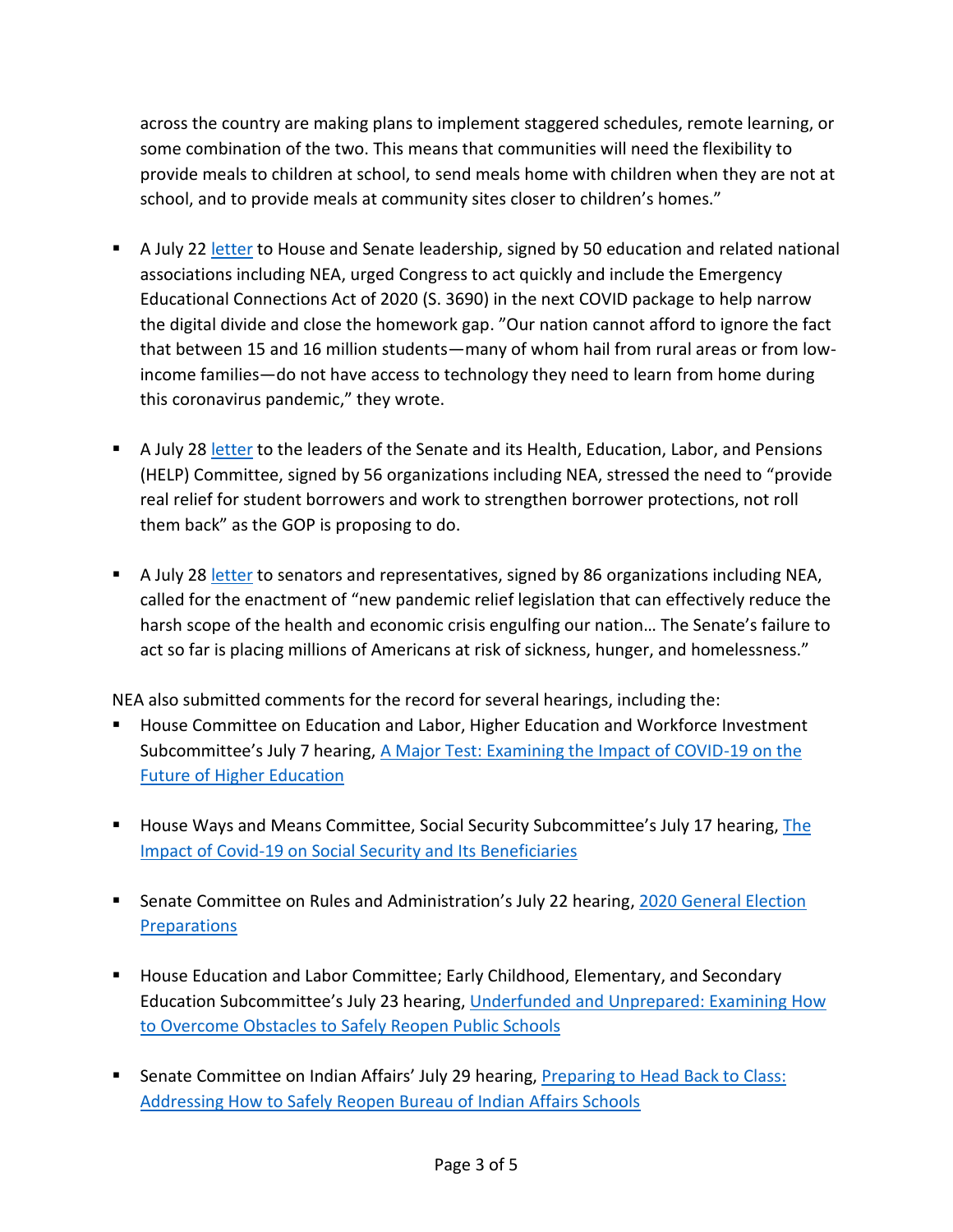■ House Committee on Oversight and Reform's July 29 hearing, Counting Every Person: [Safeguarding the 2020 Census Against the Trump Administration's](https://educationvotes.nea.org/wp-content/uploads/2020/07/House-Oversight-Comm-Safeguarding-Census-H-072820.pdf) Unconstitutional Attacks

# **CHILD CARE**

On July 29, the House passed the [NEA-supported](https://educationvotes.nea.org/wp-content/uploads/2020/07/Child-Care-Bills-House-072720.pdf) Child Care is Essential Act (H.R. 7027) by a vote of 249-163 and the Child Care for Economic Recovery Act (H.R. 7327) by a vote of 250-161. These bills offer crucial support for child care providers and the families that rely on them.

### **IMMIGRATION**

On July 22, by a vote of 233-183, the House passed th[e NEA-supported](https://educationvotes.nea.org/wp-content/uploads/2020/07/NO-BAN-Act-072020.pdf) NO BAN Act (H.R. 2214). The bill would immediately repeal all versions of the administration's Muslim, refugee, and asylum bans and specifically prohibit discrimination based on religion in the Immigration and Nationality Act.

### **MORE LEGISLATIVE NEWS\***

- House Education and Labor Committee Chair Bobby Scott (D-VA) introduced the Pandemic **Child Hunger Prevention Act (H.R. 7887)**, which would expand access to free school meals for all children during the COVID-19 pandemic and keep the school meal program from collapsing.
- Reps. Eric Swalwell (D-CA) and David Joyce (R-OH) introduced the bipartisan **Protecting Access to Loan Forgiveness for Public Servants Act (H.R. 7761)** to ensure that educators whose jobs are disrupted by the COVID-19 pandemic still qualify for the Public Service Loan Forgiveness program.
- Rep. John Larson (D-CT) introduced the **Social Security COVID-19 Correction and Equity Act (H.R. 7499)** to prevent unintended and unanticipated cuts in Social Security benefits due to the coronavirus pandemic.
- Rep. Sean Casten (D-IL) introduced the **ESP Family Leave Act (H.R. 7739)** to ensure that education support professionals can access leave under the Family and Medical Leave Act.
- Senate HELP Committee ranking member Patty Murray (D-WA) introduced the **Coronavirus Child Care and Education Relief Act (S. 4112)**, which would provide \$175 billion for K-12 schools, \$132 billion for higher education, \$4 billion for the E-Rate program to help narrow the digital divide and close the homework gap, \$12 billion for special education under the Individuals with Disabilities Education Act (IDEA), and prevent Betsy DeVos from using taxpayer dollars for voucher schemes.